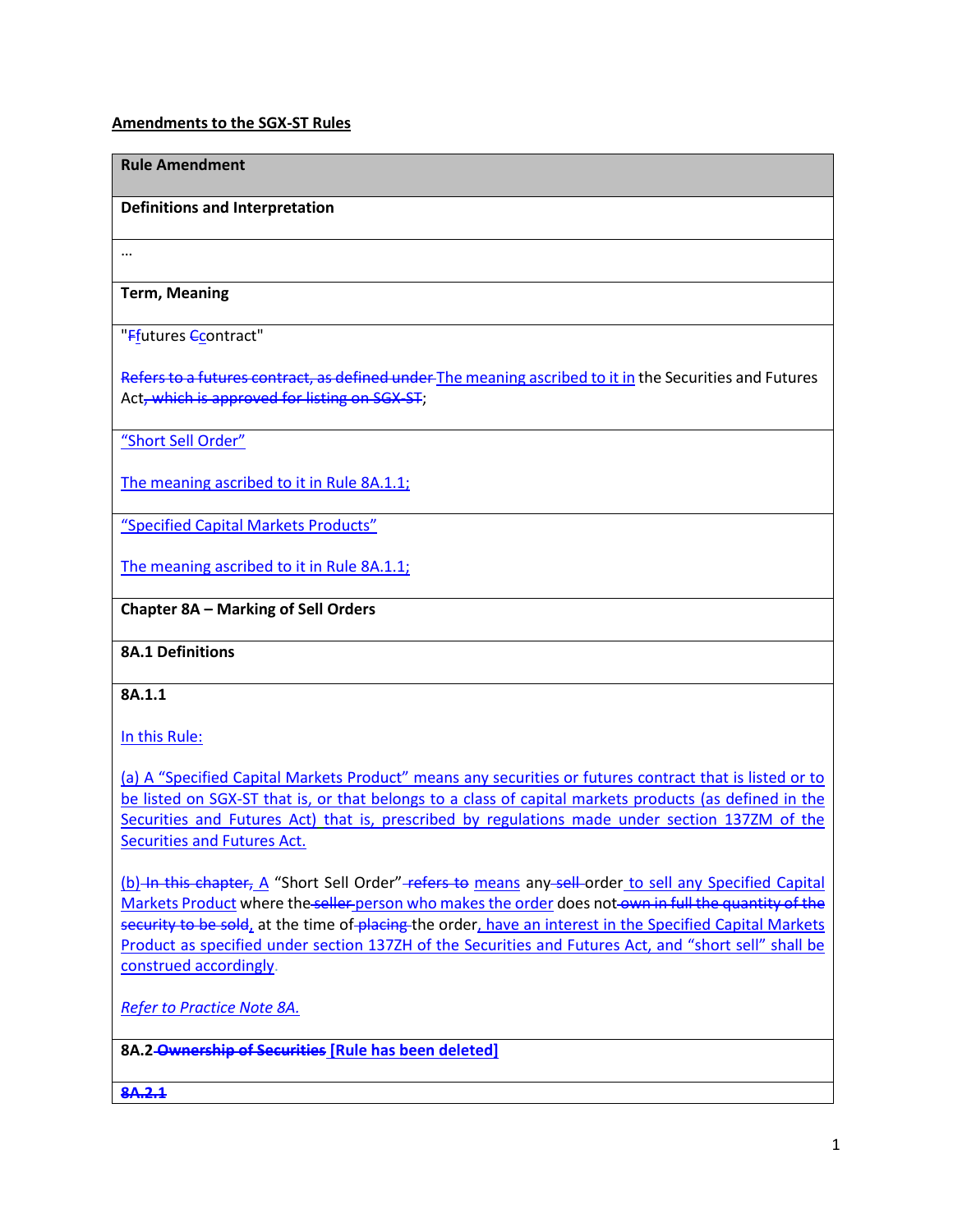**Rule Amendment**

For the purposes of Rule 8A.1.1, a seller shall be deemed to own a security if:

(a) he is the legal or beneficial owner of the security, unless such ownership is pursuant to a securities borrowing agreement;

 $(b)$  he:

(i) has purchased or has entered into an unconditional contract to purchase the security, but has not yet received delivery of such security;

(ii) has tendered other securities for conversion or exchange or has issued irrevocable instructions to convert or exchange other securities into the security, but has not yet received delivery of such security;

(iii) has a right or an obligation to purchase the security under an option and such option has been exercised, but has not yet received delivery of such security; or

(iv) has a right or warrant to subscribe for the security and such right or warrant has been exercised, but has not yet received delivery of such security; and

the delivery referred to in (i) to (iv) would, in the ordinary course, be before the settlement of the sale of the security; or

(c) he has lent a security pursuant to a securities lending agreement as a result of which he is no longer the legal or beneficial owner but has a right of recall under the securities lending agreement.

#### **8A.3 Marking of Sell Orders**

# **8A.3.1**

All Each sell orders for securities Specified Capital Markets Products shall be marked to indicate to SGX-ST whether it is a Short Sell Order or-otherwise a normal sell order. The quantity, volume or value of the Specified Capital Markets Product in which a person intends to make or is making a Short Sell Order shall also be indicated.

# 8A.3.1A

A Trading Member and its Trading Representative shall not enter a sell order in the Trading System if a customer has not indicated whether the sell order is a Short Sell Order or a normal sell order and/or has not provided the information relating to the quantity, volume or value of the Specified Capital Markets Product in which the customer intends to make or is making a Short Sell Order.

#### **8A.3.2**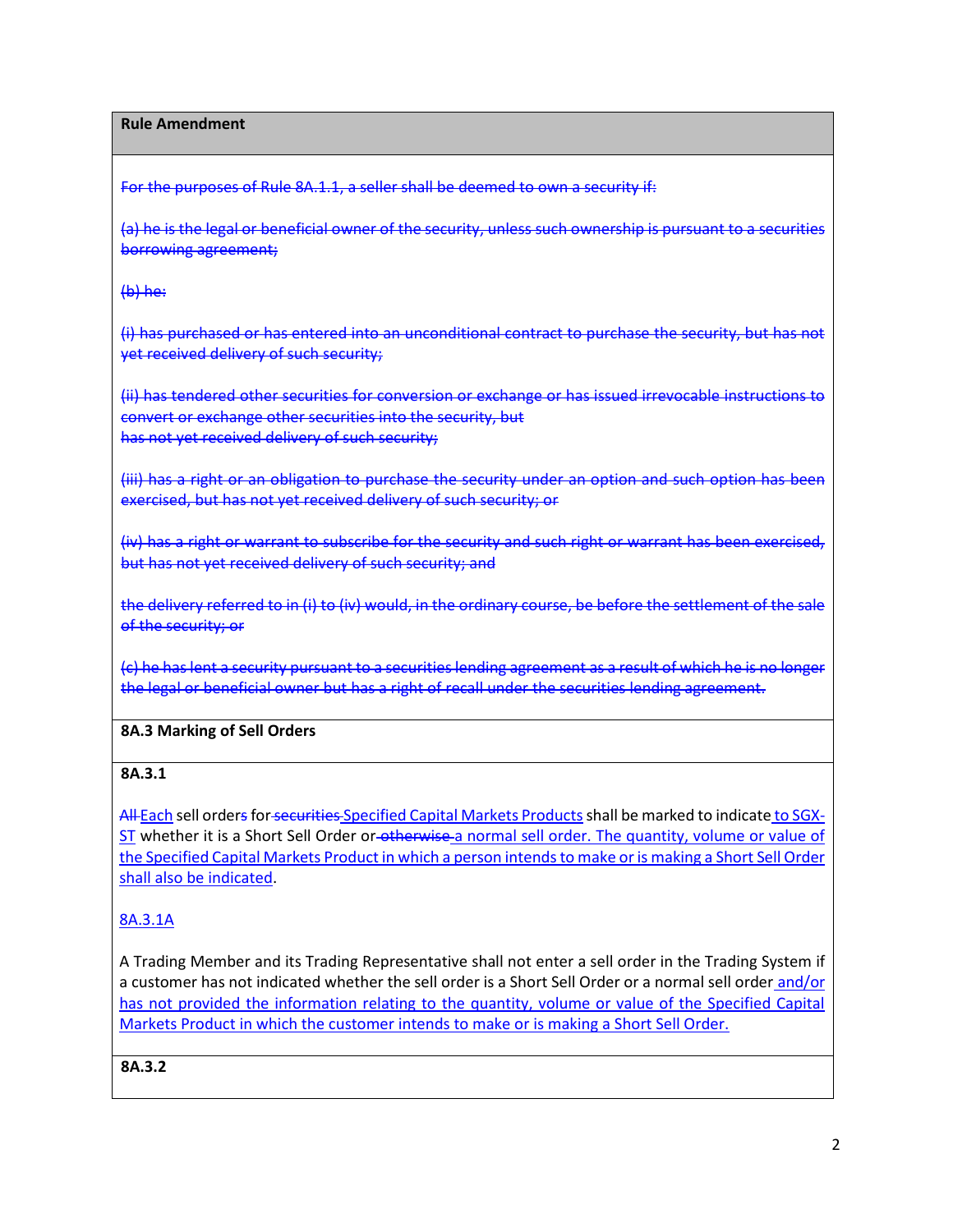# **Rule Amendment**

The requirement to mark sell orders as set out in this Rule shall include Direct Business reported through the married trade reporting system of the Trading System pursuant to Rule 8.7.

# **8A.3.3**

A Trading Member shall ensure that the necessary procedures and systems are implemented to facilitate compliance with the obligations set out in this Rule 8A.3.1.

*Refer to Practice Note 8A.*

# **8A.4 Exemptions**

# **8A.4.1**

SGX-ST may, at its discretion, exempt any specific-security-Specified Capital Markets Product from the requirement to mark sell orders as set out in this Rule 8A.3.1.

# **8A.4.2**

SGX-ST may, at its discretion, waive the requirement to mark sell orders for: specific classes of market participants.

(a) market makers; or

(b) such class of market participants that SGX-ST may determine in its discretion from time to time.

*Refer to Practice Note 8A.*

#### **8A.4.3**

A Trading Member and its Trading Representatives shall not be required to comply with this Rule 8A.3.1 in respect of sell orders from such the market participants for whom SGX-ST has waived the requirement to mark sell orders for or in such-securities-Specified Capital Markets Products as exempted by SGX-ST.

# **8A.5 Publication of Report of Short Sell Orders**

#### **8A.5.1**

SGX-ST shall report before the start of each Market Day the aggregate volume of Short Sell Orders matched and executed for the preceding Market Day and in respect of each-security Specified Capital Markets Product for which marking is required.

**8A.5.2**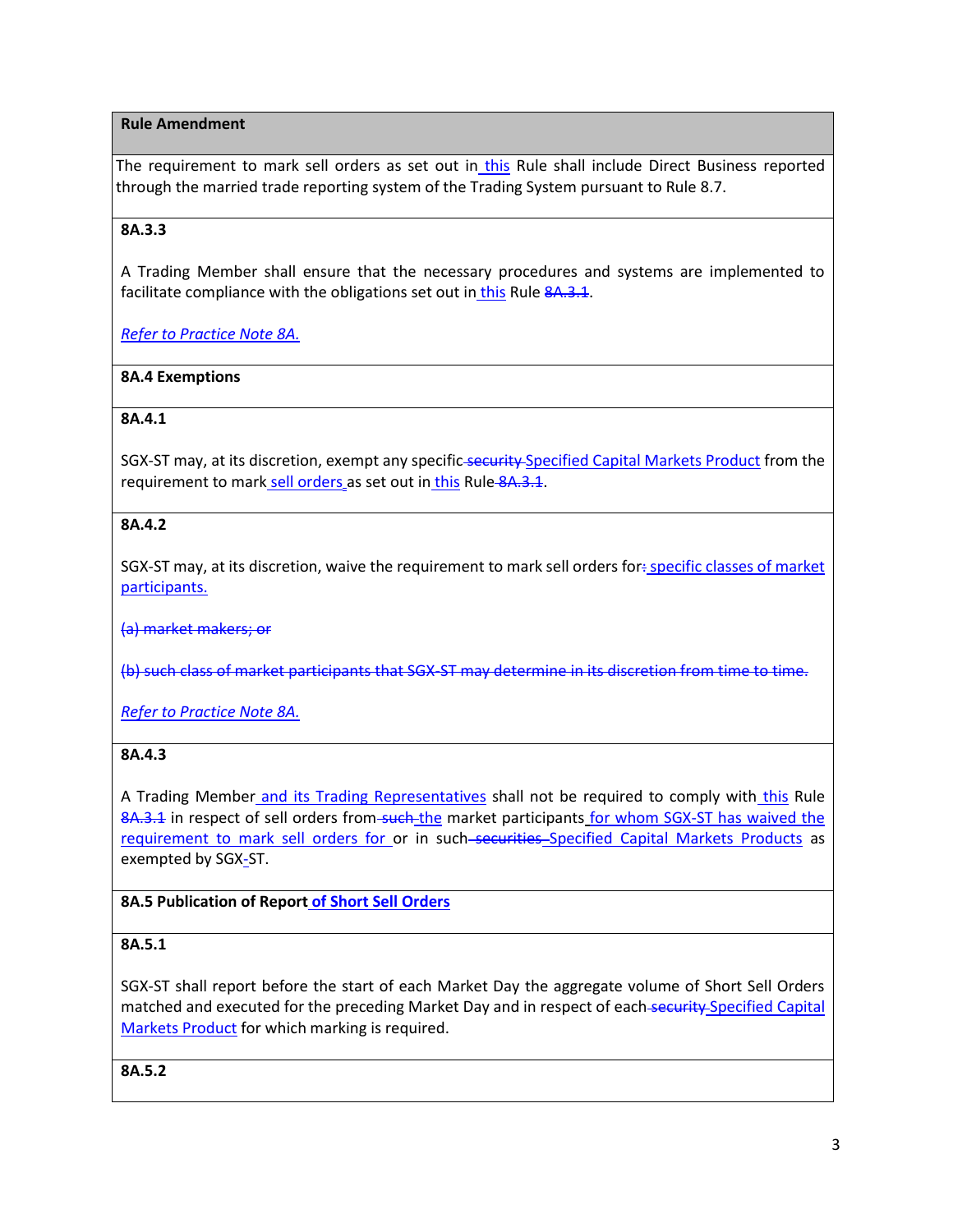# **Rule Amendment**

SGX-ST may subsequently report corrections to such aggregate volume of Short Sell Orders matched and executed that have been reported pursuant to Rule 8A.5.1.

# **8A.6 Reporting of Erroneously Marked Sell Orders**

## **8A.6.1**

A Trading Member may submit a report of erroneously marked sell orders through such facility that is provided by SGX-ST.

# **8A.6.2**

A Trading Member shall ensure that the report:

(a) adheres to the requirements for submission established by SGX-ST; and

(b) is complete and accurate.

*Refer to Practice Note 8A.*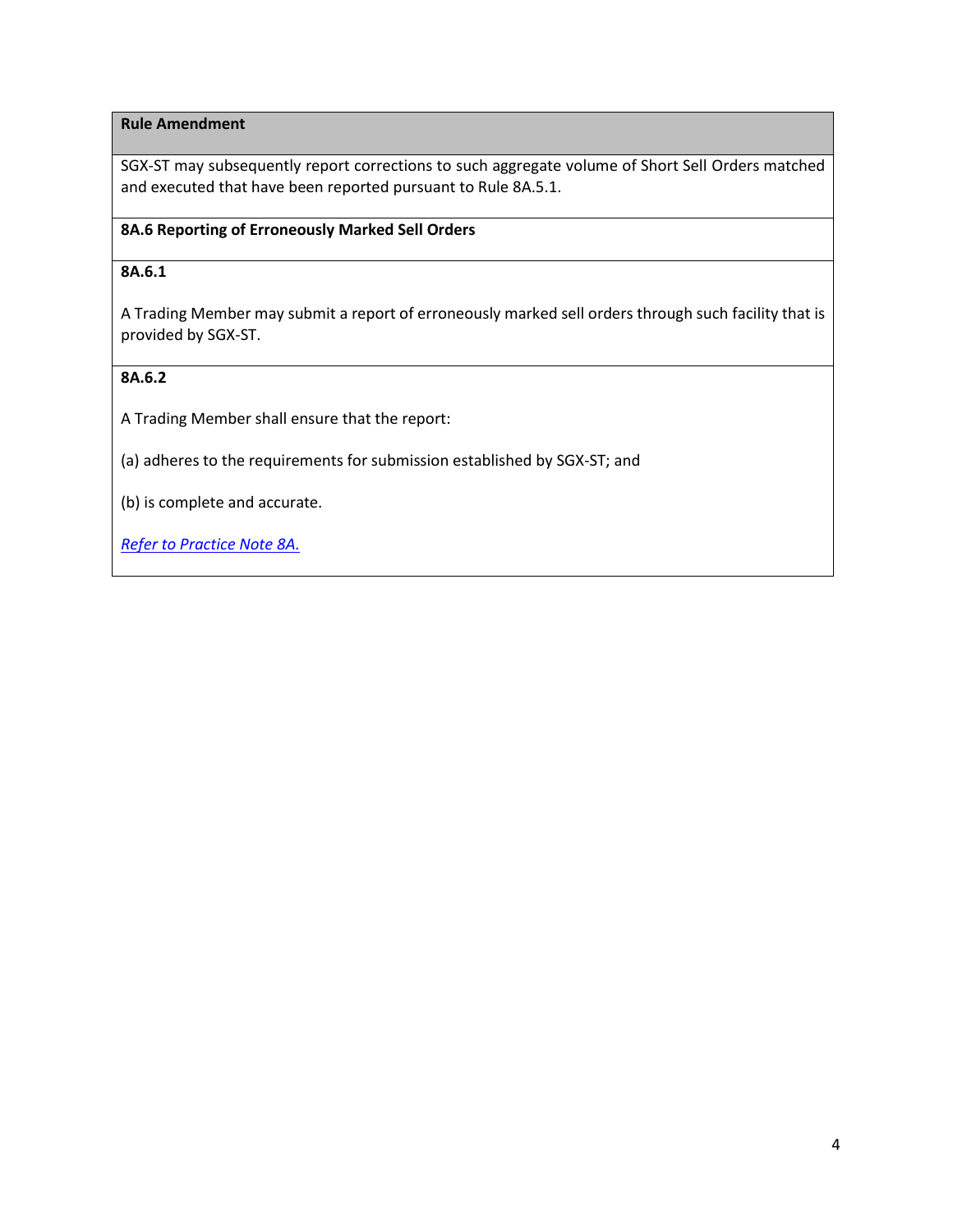# **Amendments to the SGX-ST Rules (Practice Notes)**

| <b>Practice Notes Amendments</b> |                                                                                                                                                                                                                                                                                                                                                                                                                                               |  |  |  |  |  |
|----------------------------------|-----------------------------------------------------------------------------------------------------------------------------------------------------------------------------------------------------------------------------------------------------------------------------------------------------------------------------------------------------------------------------------------------------------------------------------------------|--|--|--|--|--|
|                                  | Practice Note 8A.3.3, 8A.4.1, 8A.4.2, 8A.6.2 - Obligations of Trading Members-Under the<br><b>Requirement to Mark Sell Orders</b>                                                                                                                                                                                                                                                                                                             |  |  |  |  |  |
| 1.                               | Introduction                                                                                                                                                                                                                                                                                                                                                                                                                                  |  |  |  |  |  |
| 1.1                              | Rule 8A.3.1 requires each sell order for Specified Capital Markets Products to be marked to<br>indicate to SGX-ST whether it is a Short Sell Order or a normal sell order. The quantity, volume<br>or value of the Specified Capital Markets Product in which a person intends to make or is making<br>a Short Sell Order shall also be indicated.                                                                                            |  |  |  |  |  |
| 1.2                              | Rule 8A.3.1A states that a Trading Member and its Trading Representative shall not enter a sell<br>order in the Trading System if a customer has not indicated whether the sell order is a Short Sell<br>Order or a normal sell order and/or has not provided the information relating to the quantity,<br>volume or value of the Specified Capital Markets Product in which the customer intends to make<br>or is making a Short Sell Order. |  |  |  |  |  |
| 1.3                              | Rule 8A.1.1 defines a "Short Sell Order" as any order to sell any Specified Capital Markets Product<br>where the person who makes the order does not, at the time of the order, have an interest in<br>the Specified Capital Markets Product as specified under section 137ZH of the Securities and<br><b>Futures Act.</b>                                                                                                                    |  |  |  |  |  |
| 1.4                              | Rule 8A.3.3 requires a Trading Member to implement the necessary-operational and technical<br>systems and procedures and systems to facilitate compliance with the obligations-to: set out in<br>Rule 8A.3.1.                                                                                                                                                                                                                                 |  |  |  |  |  |
|                                  | mark all sell orders either as a Short Sell Order, or a normal sell order; and<br>$\left( a\right)$                                                                                                                                                                                                                                                                                                                                           |  |  |  |  |  |
|                                  | (b) reject a sell order from transmission in the Trading System if a customer has not<br>indicated whether the sell order is a Short Sell Order or a normal sell order.                                                                                                                                                                                                                                                                       |  |  |  |  |  |
| 1.5                              | Rule 8A.4.2 states that SGX-ST may, at its discretion, waive the requirement to mark sell orders<br>for specific classes of market participants.                                                                                                                                                                                                                                                                                              |  |  |  |  |  |
| 1.6                              | Rule 8A.6.1 states that a Trading Member may submit a report of erroneously marked sell orders<br>through such facility that is provided by SGX-ST and shall ensure that the report:                                                                                                                                                                                                                                                          |  |  |  |  |  |
|                                  | adheres to the requirements for submission established by SGX-ST; and<br><u>(a)</u><br>is complete and accurate.<br>(b)                                                                                                                                                                                                                                                                                                                       |  |  |  |  |  |
|                                  |                                                                                                                                                                                                                                                                                                                                                                                                                                               |  |  |  |  |  |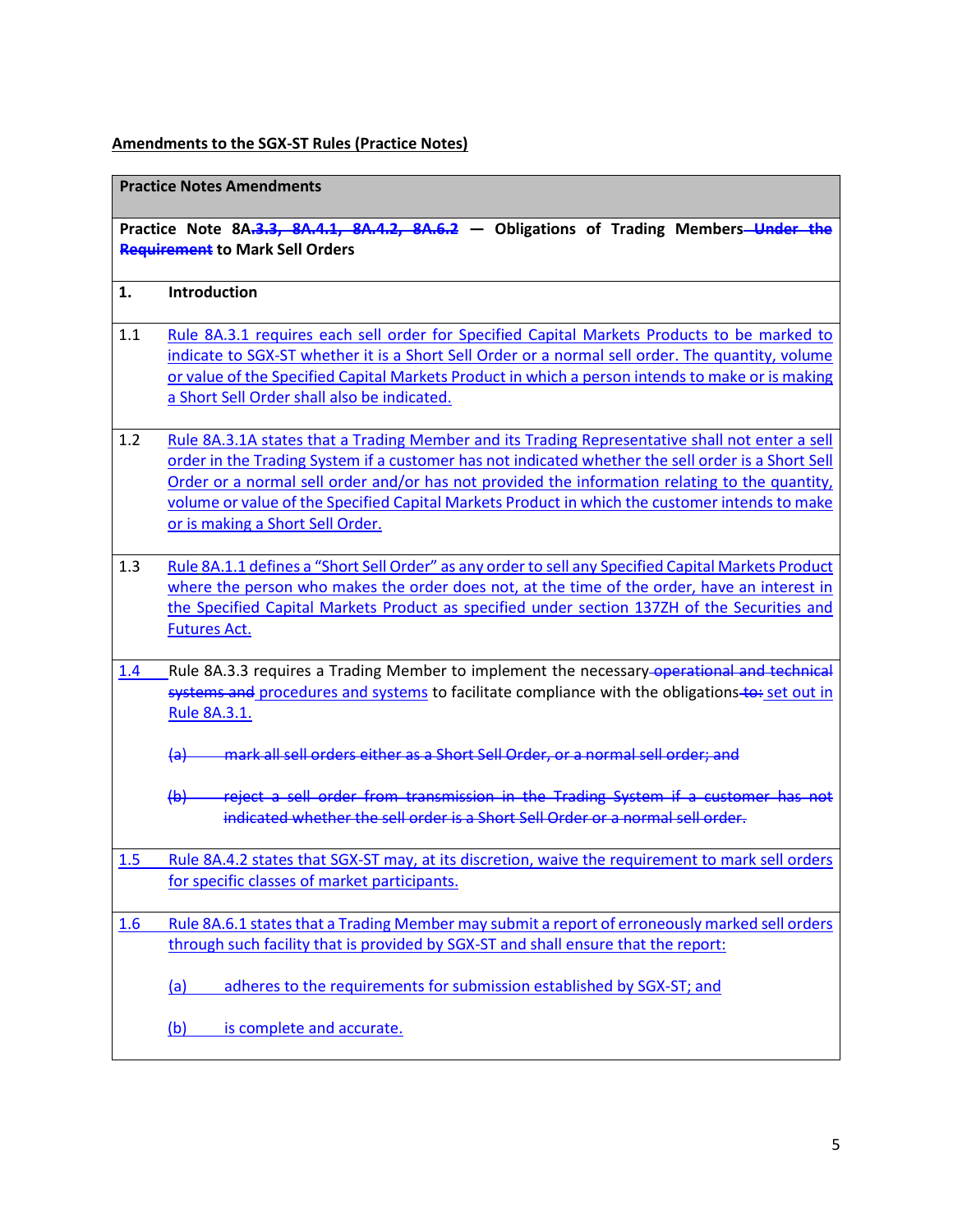**Practice Notes Amendments**

- 1.27 This Practice Note-clarifies further sets out a Trading Member's obligations pursuant to Rule 8A.3.1, 8A.3.3, and 8A.6.
- 1.38 SGX-ST will publish the short sale information collected in this manner before the start of each Market Day. Greater transparency to the market of short selling activities can be beneficial, by providing more timely information to better look after investors' interests, and to reduce the risk of manipulative or other unfair trading practices.

#### **2. Marking of Sell Orders**

- 2.1 The marking of sell orders should be viewed as part of information required for order entry. This facilitates the Trading Member's compliance with Rule 8A.3.3.
- 2.2 Trading Members who are concerned about confidentiality of clients' order information should include in their client agreement that trading activities are subject to—any short selling requirements that may be are prescribed by SGX-ST-or and the Authority.
- 2.3 Trading Members should have in place the following measures to be in compliance with Rule 8A.3.3:
	- (a) Sell orders received through voice broking.

Clear procedures are should be in place to require Trading Representatives to ask a customer whether a sell order is a Short Sell Order or a normal sell order. Procedures should also be in place to ensure that the Trading Representative or the order entry clerk dealing assistant correctly enters the sell order into the Trading System. The Trading Member is not required to put in place voice recording facilities beyond its existing practices.

(b) Sell orders entered through order management systems (including iInternet tTrading platforms).

The trading interface should requires the customer to indicate whether a sell order is a Short Sell Order or a normal sell order at the point of order entry. The It should also ensure that a sell order cannot be transmitted to the Trading System if it is not marked either as a Short Sell Order or a normal sell order.

(c) Sell orders entered by customers with Sponsored Access-

A Trading Member must ensure that all customers with Sponsored Access to the Trading System ("Sponsored Customers") can fulfil the requirements of Rule 8A.3.3. A Trading Member must ensure that all Sponsored Customers have the necessary operational and technical systems and procedures in place: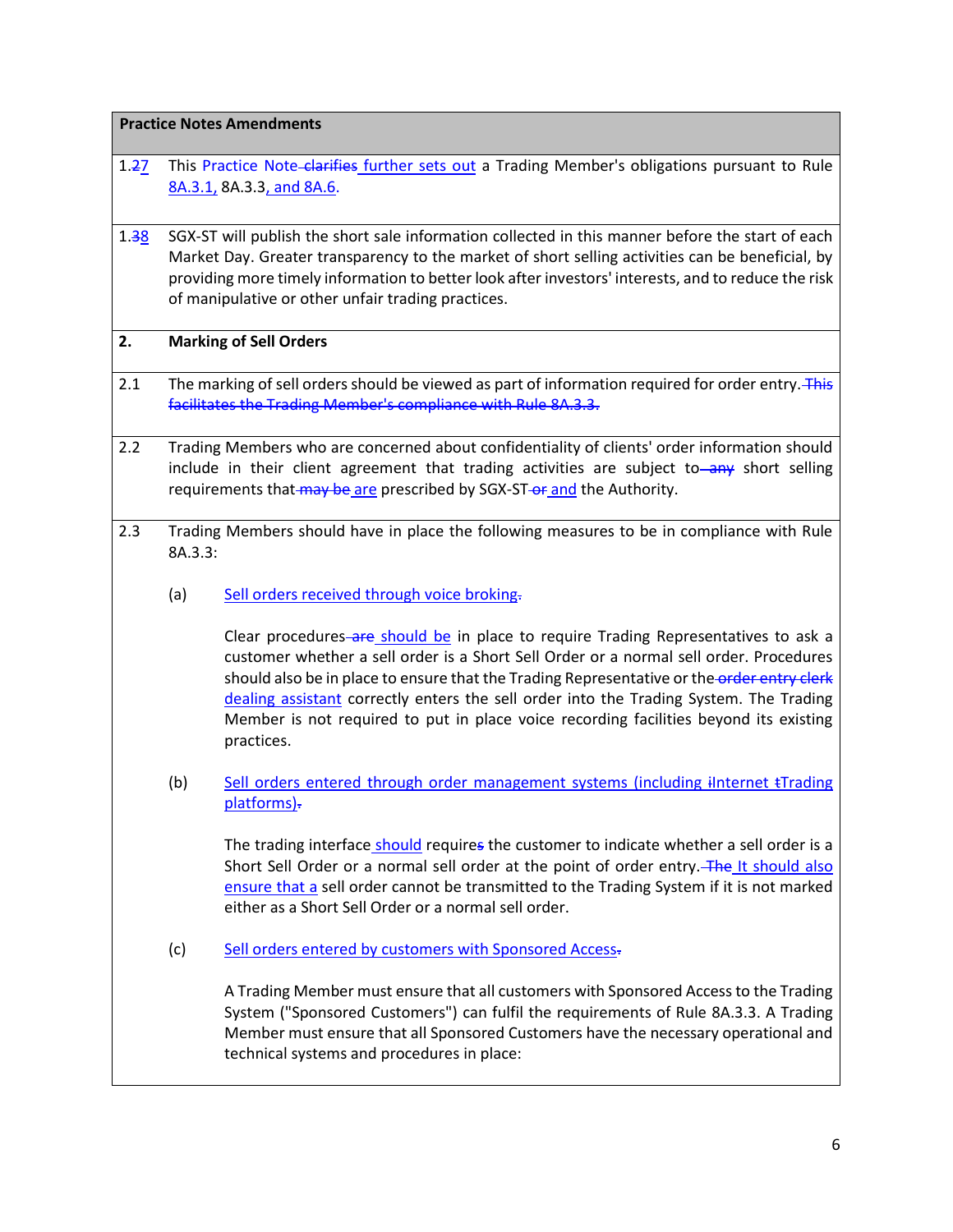|     |                                                                                                                                                                                                                                                                                                                                                                                                                                                                                                                                                               | <b>Practice Notes Amendments</b>                                                                                                                                                                                                                                                                                                                                                                                                                                                                                                                                                                                                                                                                                                                            |  |  |  |  |  |  |  |
|-----|---------------------------------------------------------------------------------------------------------------------------------------------------------------------------------------------------------------------------------------------------------------------------------------------------------------------------------------------------------------------------------------------------------------------------------------------------------------------------------------------------------------------------------------------------------------|-------------------------------------------------------------------------------------------------------------------------------------------------------------------------------------------------------------------------------------------------------------------------------------------------------------------------------------------------------------------------------------------------------------------------------------------------------------------------------------------------------------------------------------------------------------------------------------------------------------------------------------------------------------------------------------------------------------------------------------------------------------|--|--|--|--|--|--|--|
|     |                                                                                                                                                                                                                                                                                                                                                                                                                                                                                                                                                               | to enable sell orders to be marked as a Short Sell Order or a normal sell order at<br>(i)<br>the point of order entry in the customer's order management system; and                                                                                                                                                                                                                                                                                                                                                                                                                                                                                                                                                                                        |  |  |  |  |  |  |  |
|     |                                                                                                                                                                                                                                                                                                                                                                                                                                                                                                                                                               | (ii)<br>to ensure that a sell order cannot be transmitted to the Trading System if it is<br>not marked either as a Short Sell Order or a normal sell order.                                                                                                                                                                                                                                                                                                                                                                                                                                                                                                                                                                                                 |  |  |  |  |  |  |  |
|     | When determining whether the obligation on Trading Members set out in this paragraph<br>2.3(c) has been fulfilled by Trading Members, a relevant consideration for SGX-ST is<br>whether the requirements on Sponsored Customers have been set out in legally<br>enforceable documents.                                                                                                                                                                                                                                                                        |                                                                                                                                                                                                                                                                                                                                                                                                                                                                                                                                                                                                                                                                                                                                                             |  |  |  |  |  |  |  |
|     | (d)                                                                                                                                                                                                                                                                                                                                                                                                                                                                                                                                                           | Record keeping of orders.                                                                                                                                                                                                                                                                                                                                                                                                                                                                                                                                                                                                                                                                                                                                   |  |  |  |  |  |  |  |
|     |                                                                                                                                                                                                                                                                                                                                                                                                                                                                                                                                                               | A Trading Member's daily record of orders received from customers, maintained in<br>accordance with Rule 13.9, should show whether a sell order is a Short Sell Order or a<br>normal sell order.                                                                                                                                                                                                                                                                                                                                                                                                                                                                                                                                                            |  |  |  |  |  |  |  |
| 2.4 | A Trading Member should also require each seller to split partial short orders, where he does not<br>own the full quantity of securities to be sold, into two separate orders. One order is for the                                                                                                                                                                                                                                                                                                                                                           |                                                                                                                                                                                                                                                                                                                                                                                                                                                                                                                                                                                                                                                                                                                                                             |  |  |  |  |  |  |  |
|     | Sell Order).                                                                                                                                                                                                                                                                                                                                                                                                                                                                                                                                                  | portion he owns (i.e., normal sell order) and the other for the portion that he does not (i.e., Short                                                                                                                                                                                                                                                                                                                                                                                                                                                                                                                                                                                                                                                       |  |  |  |  |  |  |  |
| 3.  |                                                                                                                                                                                                                                                                                                                                                                                                                                                                                                                                                               | <b>Definition of a Short Sell Order</b>                                                                                                                                                                                                                                                                                                                                                                                                                                                                                                                                                                                                                                                                                                                     |  |  |  |  |  |  |  |
| 3.1 | A Short Sell Order refers to any sell order where the seller does not own the security to be sold<br>at the time of placing the order. Rule 8A.2.1 sets out the definition of ownership of a security. A<br>person shall be deemed to have an interest in a Specified Capital Market Product if the person is<br>deemed to have an interest in the Specified Capital Markets Product under section 137ZH of the<br>Securities and Futures Act. Some examples of ownership of a security interest in a Specified<br>Capital Markets Product are set out below: |                                                                                                                                                                                                                                                                                                                                                                                                                                                                                                                                                                                                                                                                                                                                                             |  |  |  |  |  |  |  |
|     | (a)                                                                                                                                                                                                                                                                                                                                                                                                                                                                                                                                                           | An investor purchases the security shares on T. He subsequently sells the same quantity<br>of the security shares two days later (i.e., on T+2) with settlement obligation accordingly<br>due on $T+5$ . On $T + 3$ , the security which shares that he purchases is credited into his<br>depository account maintained with CDP. (the account that a retail investor holds with<br>CDP is also known as a Global Securities Account) and he pays his broker promptly. The<br>security is released into the 'Free' balance of his Global Securities Account. On T + 5 when<br>the security which he has sold on T + 2 falls due, the security is available to meet his sale<br>settlement obligations. The order to sell the shares is a normal sell order. |  |  |  |  |  |  |  |
|     | (b)                                                                                                                                                                                                                                                                                                                                                                                                                                                                                                                                                           | An investor may hold a long position in Extended Settlement Contract ("ESC") on<br>Company A. The ESC on Company A expires on 31 May 2010 and he will receive the<br>shares of 3 June 2010. If the investor sells shares of Company A on 1 June 2010, the<br>shares from the long ESC are available to meet his sale settlement obligations on 4 June<br>2010. [deleted]                                                                                                                                                                                                                                                                                                                                                                                    |  |  |  |  |  |  |  |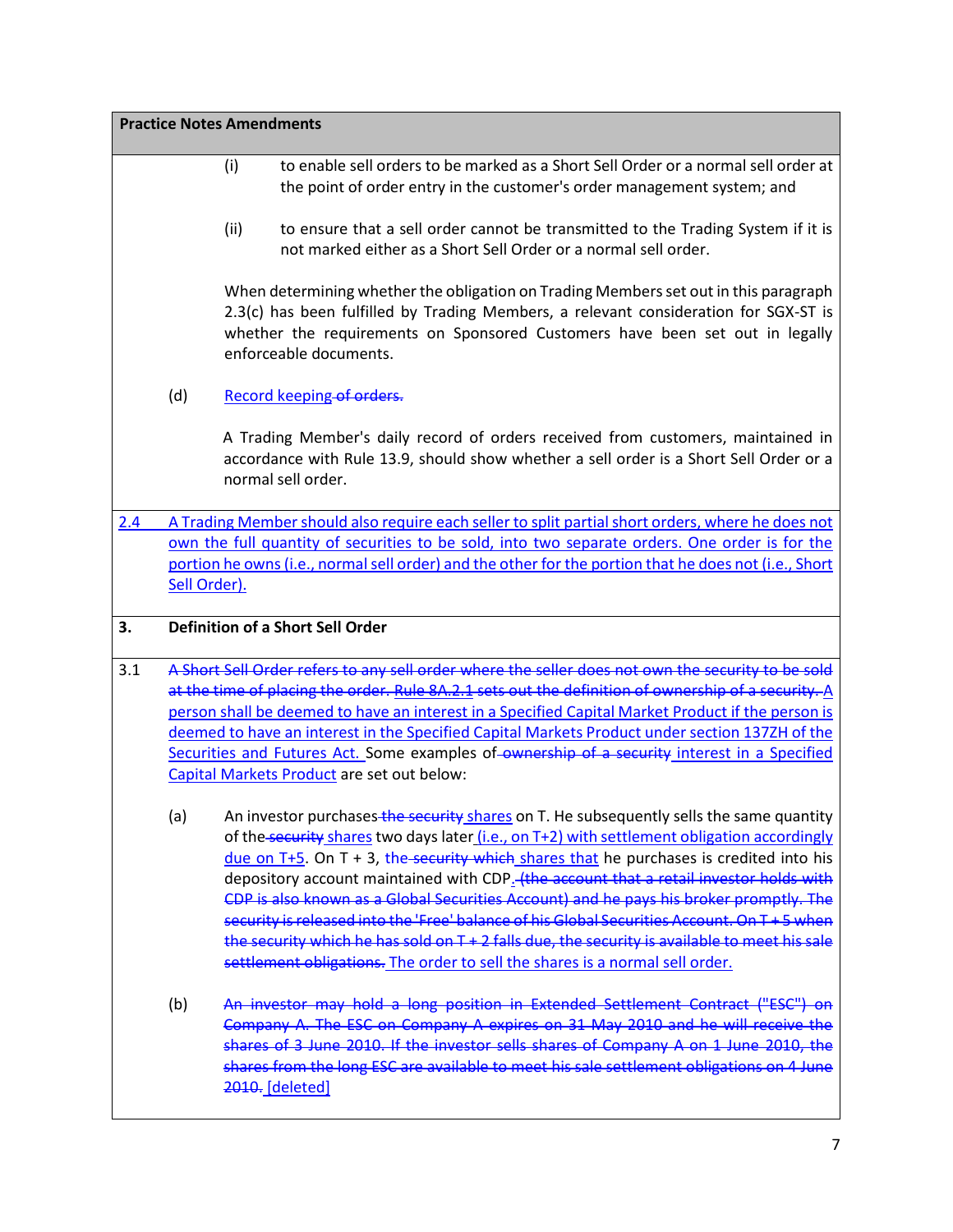# **Practice Notes Amendments**

(c) An investor sells shares of Company A on 21 June 2010 T and his settlement obligations are accordingly due on T+3. On the same day (i.e., T), he recalls the security shares, which he had lent under a securities lending agreement.  $\overline{and}$  uUnder the terms of the securities lending agreement, the borrower must return the security shares by  $42$  noon 12:00 hours on 24 June 2010 T+3. Therefore, shares are available to meet his sale settlement obligations on 24 June 2010. The order to sell the shares is a normal sell order.

Compliance with Rule 8A.3.1 under specific circumstances

- 3.2 SGX-ST wishes to clarify the treatment of sell orders under the following scenarios:
	- (a) A seller holds his shares in trust with an overseas custodian. In the ordinary course of business, the shares would be are available to CDP for settlement. An order to sell these shares is a normal sell order.
	- (b) A seller holds shares listed on an overseas exchange and held with an overseas custodian. An order to sell these shares on SGX-ST is a normal sell order if in the ordinary course of business, the shares would be are available to CDP for settlement. In order for the shares to be available to CDP for settlement, the shares must be in the seller's depository account, or if he is settling through a depository agent, his depository agent's sub-account maintained with CDP. The seller-would be is required to instruct the overseas custodian to transfer the shares into the seller's depository account or his depository agent's sub-account maintained with CDP.
	- (c) A seller lends his shares but has a right of recall under the relevant securities borrowing and lending agreement. An order to sell these shares is a normal sell order if in the ordinary course of business where the seller recalls the shares, the shares-would be are available to CDP for settlement. The seller is not required to recall the shares prior to placing the order.
	- (d) A lender liquidates the shares which that a borrower had placed with him as collateral, due to the default of a borrower. An order to sell these shares is a normal sell order.
	- (e) A seller borrows the amount of shares being sold prior to placing the sell order. The seller is not deemed to have ownership of an interest in the shares pursuant t[o Rule 8A.2.1](http://rulebook.sgx.com/en/display/display.html?rbid=3271&element_id=6078) (a) under the Securities and Futures Act. Therefore, the sell order is a Short Sell Order.
	- (f) The seller should split partial short orders, where they do not own the full quantity of securities to be sold, into two separate orders. One order is for the portion he owns (i.e. normal sell order) and the other for the portion that he does not (i.e. Short Sell Order).[deleted]
	- (g) A seller who has agreeds to buy shares at the day's closing price or at a volume-weighted average pricing as part of his client facilitation activities and he does not have any reason to believe that the agreement would not be fulfilled. Before the price is confirmed, he sells the shares. The sell order is a normal sell order.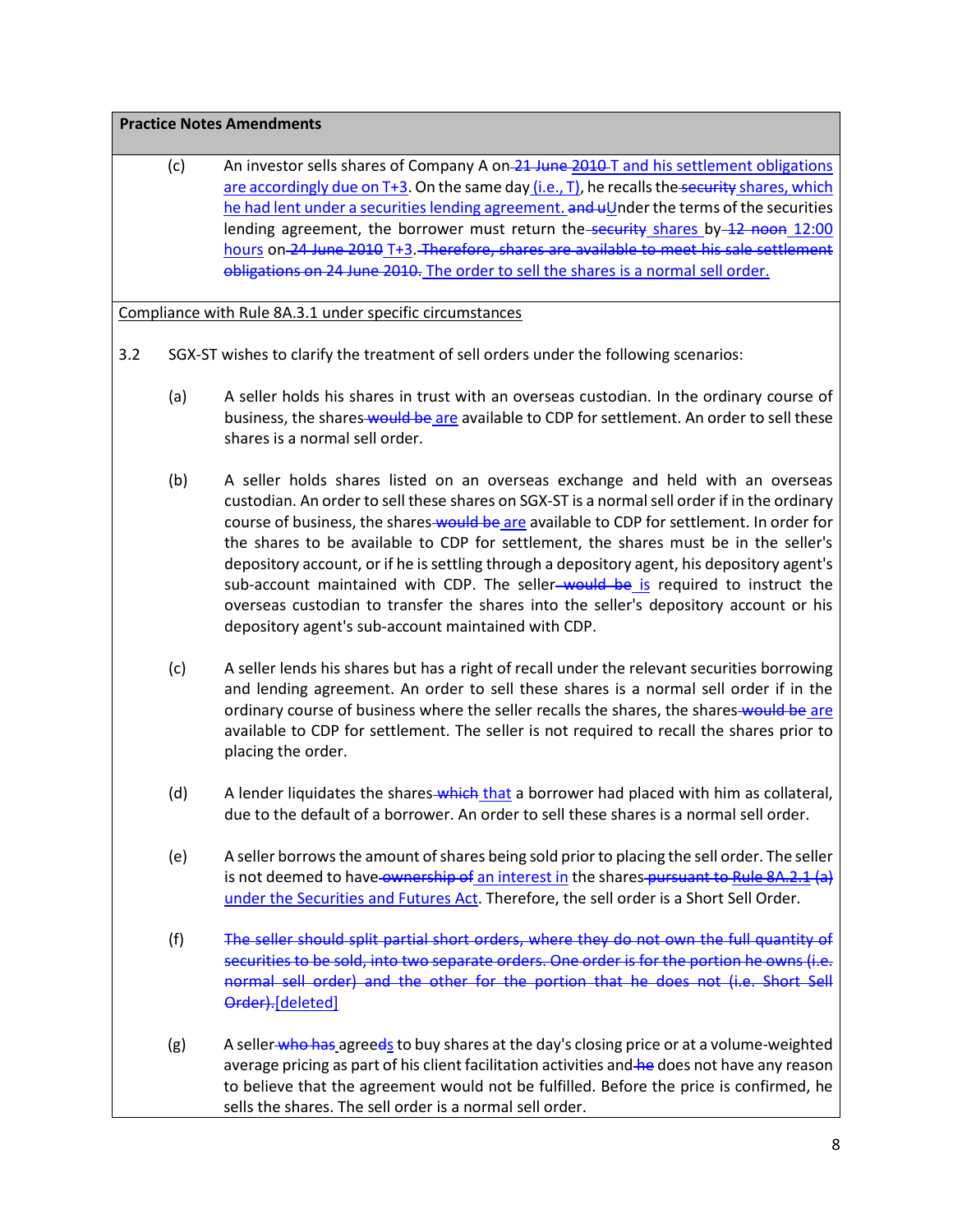|     | <b>Practice Notes Amendments</b>                                                                                                                                                                                                                                                                                                                                                                                                            |  |  |  |  |  |  |  |
|-----|---------------------------------------------------------------------------------------------------------------------------------------------------------------------------------------------------------------------------------------------------------------------------------------------------------------------------------------------------------------------------------------------------------------------------------------------|--|--|--|--|--|--|--|
|     |                                                                                                                                                                                                                                                                                                                                                                                                                                             |  |  |  |  |  |  |  |
| 3.3 | The marking of sell orders should be based on what the investor knows about its positions at the<br>time of order entry. An example is set out below:                                                                                                                                                                                                                                                                                       |  |  |  |  |  |  |  |
|     | (a)<br>An investor holds 5,000 shares of Stock A. He puts in a sell order for 5,000 shares of Stock<br>A. This is a normal sell order. He also puts in a buy order for 3,000 shares of Stock A.                                                                                                                                                                                                                                             |  |  |  |  |  |  |  |
|     | (b)<br>Subsequently he enters a sell order for 2,000 shares of Stock A. At the point where he<br>enters the sell order, the buy order for 3,000 shares of Stock A has not been filled. The<br>investor should mark this sell order as a Short Sell Order.                                                                                                                                                                                   |  |  |  |  |  |  |  |
| 3.4 | Aggregation of trading units/books.                                                                                                                                                                                                                                                                                                                                                                                                         |  |  |  |  |  |  |  |
|     | Where different trading units/books belong to the same legal entity, the following approaches<br>can be adopted for the purposes of marking of sell orders:                                                                                                                                                                                                                                                                                 |  |  |  |  |  |  |  |
|     | mark sell orders at the trading unit/book level;<br><del>(a)</del>                                                                                                                                                                                                                                                                                                                                                                          |  |  |  |  |  |  |  |
|     | (b) mark sell orders based on the aggregated positions of the trading units/books which the<br>seller controls or has knowledge of; or                                                                                                                                                                                                                                                                                                      |  |  |  |  |  |  |  |
|     | mark sell orders based on the aggregated positions of the entire legal entity.<br>$\left\{ \epsilon \right\}$                                                                                                                                                                                                                                                                                                                               |  |  |  |  |  |  |  |
|     | A fund management company trading for separate portfolios can adopt similar approaches.<br>[deleted]                                                                                                                                                                                                                                                                                                                                        |  |  |  |  |  |  |  |
| 4.  | <b>Reporting of Erroneously Marked Sell Orders</b>                                                                                                                                                                                                                                                                                                                                                                                          |  |  |  |  |  |  |  |
| 4.1 | A Trading Member can submit a report electronically to correct short sell information that was<br>marked at order entry, in accordance with the requirements for submission established by SGX-<br>ST.                                                                                                                                                                                                                                      |  |  |  |  |  |  |  |
| 4.2 | The requirement to report erroneously marked Short Sell Orders sell orders only extends to<br>erroneously marked-Short Sell Orders sell orders which have been executed. If an erroneously<br>marked-Short Sell Order sell order has not been executed, there is no requirement to make an<br>error report.                                                                                                                                 |  |  |  |  |  |  |  |
| 4.3 | For purposes of error reporting, the customer has to determine whether his sell orders marked<br>as Short Sell Orders is are accurate in light of the actual short sales volume executed and his<br>actual shareholding. For example, a customer thought he does not own any shares of a counter,<br>and entered an order to short sell $8,000$ shares. The customer later discovers that he actually<br>owned 2,000 shares of the counter. |  |  |  |  |  |  |  |
|     | (a)<br>In the a case where the order-was is totally executed-                                                                                                                                                                                                                                                                                                                                                                               |  |  |  |  |  |  |  |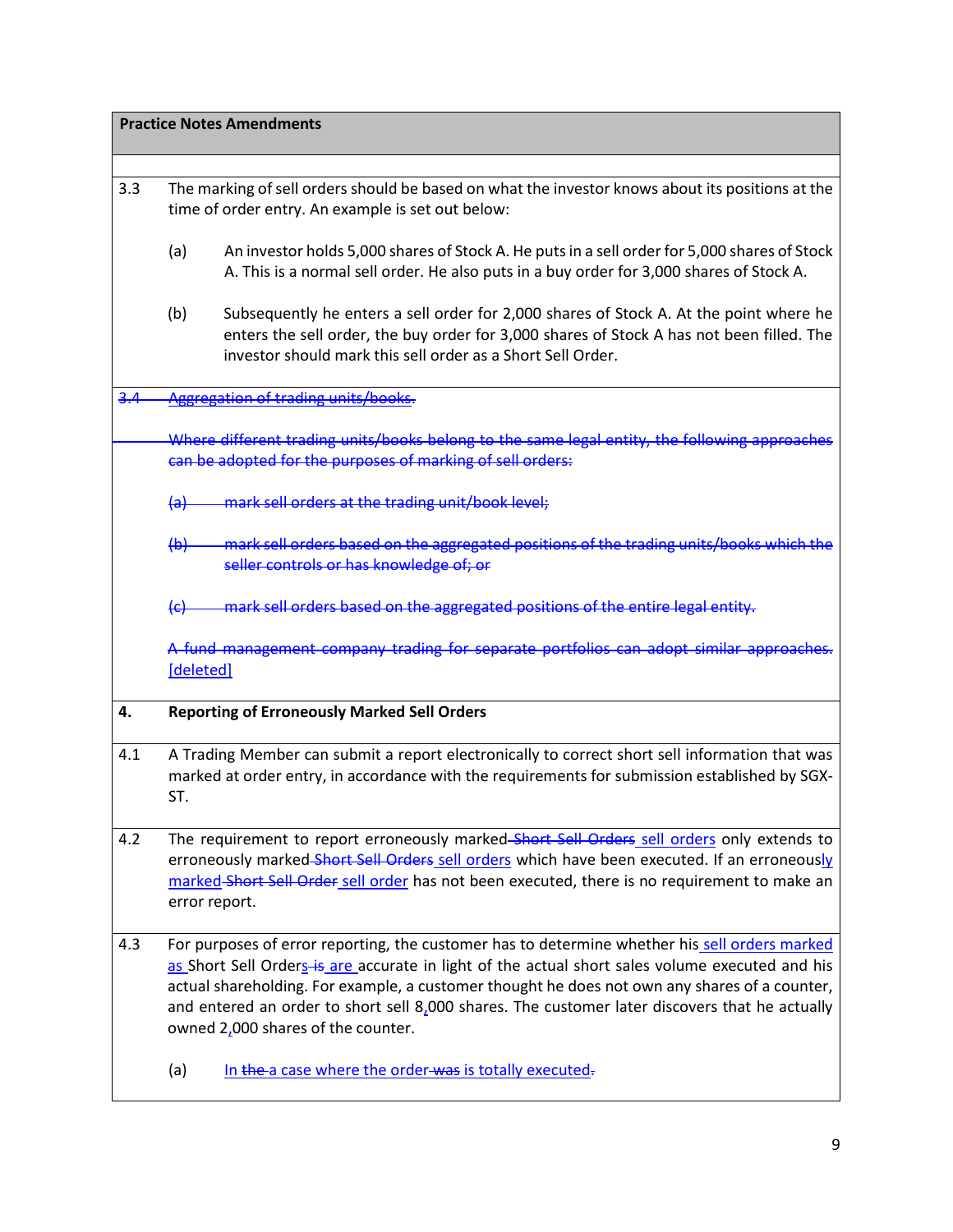|     |                                                                                                                                                                                                                  | <b>Practice Notes Amendments</b>                                                                                                                                                                                                                                                                                                                                             |  |  |  |  |  |  |  |
|-----|------------------------------------------------------------------------------------------------------------------------------------------------------------------------------------------------------------------|------------------------------------------------------------------------------------------------------------------------------------------------------------------------------------------------------------------------------------------------------------------------------------------------------------------------------------------------------------------------------|--|--|--|--|--|--|--|
|     |                                                                                                                                                                                                                  | In this case, $tI$ he customer has actually short sold only 6,000 shares (8,000 executed<br>minus 2,000 owned). He will have to report the erroneously marked Short Sell Order,<br>stating the short sales-volume that was executed-disclosed as short sold (8,000 shares)<br>and the actual short sales volume (6,000 shares).                                              |  |  |  |  |  |  |  |
|     | (b)                                                                                                                                                                                                              | In the a case where the order was is partially filled (e.g., only - In this case, the order was<br>only half filled (4,000 shares were executed).                                                                                                                                                                                                                            |  |  |  |  |  |  |  |
|     |                                                                                                                                                                                                                  | The customer has actually short sold only $2,000$ shares ( $4,000$ executed minus $2,000$<br>owned). He will have to report the erroneously marked Short Sell Order, stating the short<br>sales volume that was disclosed as short sold and that was executed $(4,000$ shares) and<br>the actual short sales volume (2,000 shares).                                          |  |  |  |  |  |  |  |
| 4.4 | SGX-ST relies on the submissions of the Trading Members to publish an updated weekly<br>aggregate report. Therefore, Trading Members must ensure that the report:                                                |                                                                                                                                                                                                                                                                                                                                                                              |  |  |  |  |  |  |  |
|     | (a)<br>adheres to the requirements for submission established by SGX-ST; and                                                                                                                                     |                                                                                                                                                                                                                                                                                                                                                                              |  |  |  |  |  |  |  |
|     | (b)                                                                                                                                                                                                              | is complete and accurate.                                                                                                                                                                                                                                                                                                                                                    |  |  |  |  |  |  |  |
| 4.5 |                                                                                                                                                                                                                  | A Trading Member is to ensure that the requisite fields in the report are completed in the correct<br>format and the information communicated by their customers is accurately conveyed in the<br>report. Reports-which that are not in the correct format, named incorrectly or-which have the<br>securities name and code-are not correctly entered will not be processed. |  |  |  |  |  |  |  |
| 4.6 | SGX-ST may request for records of corrections to short sell information at the individual order<br>level from Trading Members. Trading Members should retain this information in accordance with<br>Rule 12.1.1. |                                                                                                                                                                                                                                                                                                                                                                              |  |  |  |  |  |  |  |
| 4.7 |                                                                                                                                                                                                                  | The report can be submitted from the start of the trading day following the date of the sale to<br>5:45 p.m. 17:45 hours on that day.                                                                                                                                                                                                                                        |  |  |  |  |  |  |  |
| 4.8 | report:                                                                                                                                                                                                          | A Trading Member may wish to take note of the following matters on the submission of the                                                                                                                                                                                                                                                                                     |  |  |  |  |  |  |  |
|     | (a)                                                                                                                                                                                                              | A Trading Member should submit a single report for all-securities Specified Capital<br>Market Products that have been misreported. If the Trading Member wishes to update<br>its report for the same Market Day, it should submit a revised report with the same file<br>name before the deadline set out in paragraph 4.57.                                                 |  |  |  |  |  |  |  |
|     | (b)                                                                                                                                                                                                              | The transmission of the report will be via a designated Secured File Transfer Protocol<br>("SFTP") folder. Trading Members who do not have access to the designated SFTP folder<br>should contact SGX-ST to apply for the requisite access.                                                                                                                                  |  |  |  |  |  |  |  |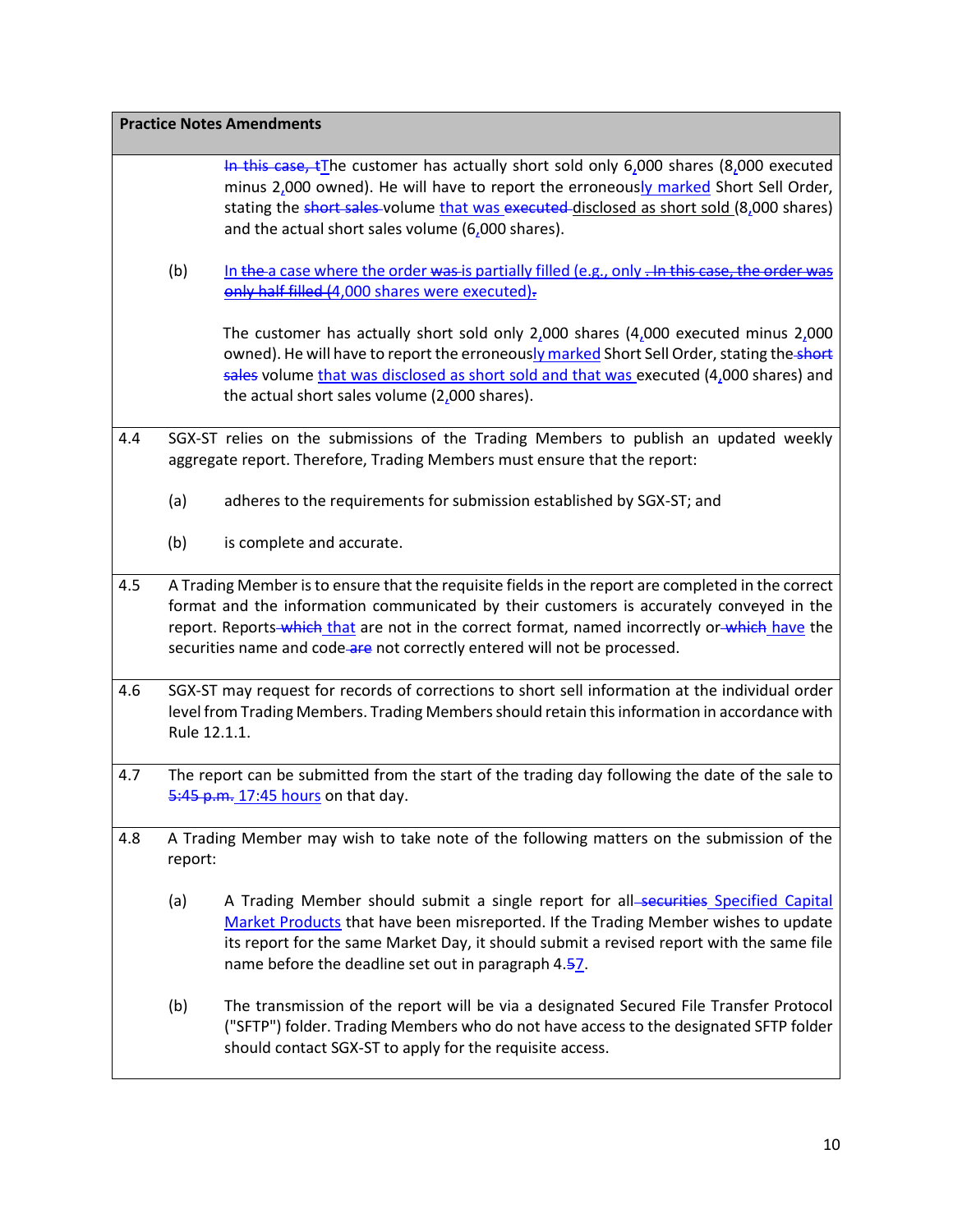# **Practice Notes Amendments**

|     | In the event that the SFTP is unavailable, SGX-would will extend the submission period.<br>(c)<br>Trading Members will be informed of the extended submission period by way of circular.                                                                                                                                                                                                                                                                                                                                                                                                                                      |  |
|-----|-------------------------------------------------------------------------------------------------------------------------------------------------------------------------------------------------------------------------------------------------------------------------------------------------------------------------------------------------------------------------------------------------------------------------------------------------------------------------------------------------------------------------------------------------------------------------------------------------------------------------------|--|
| 5.  | <b>Exemption from Marking of Sell Orders</b>                                                                                                                                                                                                                                                                                                                                                                                                                                                                                                                                                                                  |  |
| 5.1 | SGX-ST-has the discretion to exempt from may waive the requirement to mark sell orders-in<br>respect of: for specific classes of market participants.                                                                                                                                                                                                                                                                                                                                                                                                                                                                         |  |
|     | specific securities; and<br><del>(a)</del>                                                                                                                                                                                                                                                                                                                                                                                                                                                                                                                                                                                    |  |
|     | (b) class of market participants.                                                                                                                                                                                                                                                                                                                                                                                                                                                                                                                                                                                             |  |
| 5.2 | Presently, market makers are not required to mark sell orders of securities which they are<br>obligated to make a market in, as they may submit sell orders, where they do not own the<br>security to be sold, as part of their market making function. The inclusion of these orders by<br>market makers would distort the short sales information published by SGX, and make it more<br>difficult for them to fulfil their market making functions. All persons exempted from section<br>137ZJ(1) of the Securities and Futures Act are, to the same extent and subject to the same<br>conditions, exempted from Rule 8A.3. |  |
| 5.3 | Market makers include Designated Market-Makers and such other entities appointed by SGX to<br>carry out a market-making function. The exemption does not extend to Trading Members with<br>facilitation desks that provide liquidity to their clients.[deleted]                                                                                                                                                                                                                                                                                                                                                               |  |
| 5.4 | SGX-ST will notify market participants who qualify for the exemption under paragraph 5.1(b).<br>There is no application process for market makers.[deleted]                                                                                                                                                                                                                                                                                                                                                                                                                                                                   |  |
| 5.5 | The exemption from the requirement to mark sell orders of securities which that they are making<br>a market in will be withdrawn if the market maker has been suspended or has resigned from its<br>obligations to make markets in those securities. SGX-ST will notify market participants when they<br>no longer qualify for the exemption under paragraph 5.1(b). [deleted]                                                                                                                                                                                                                                                |  |